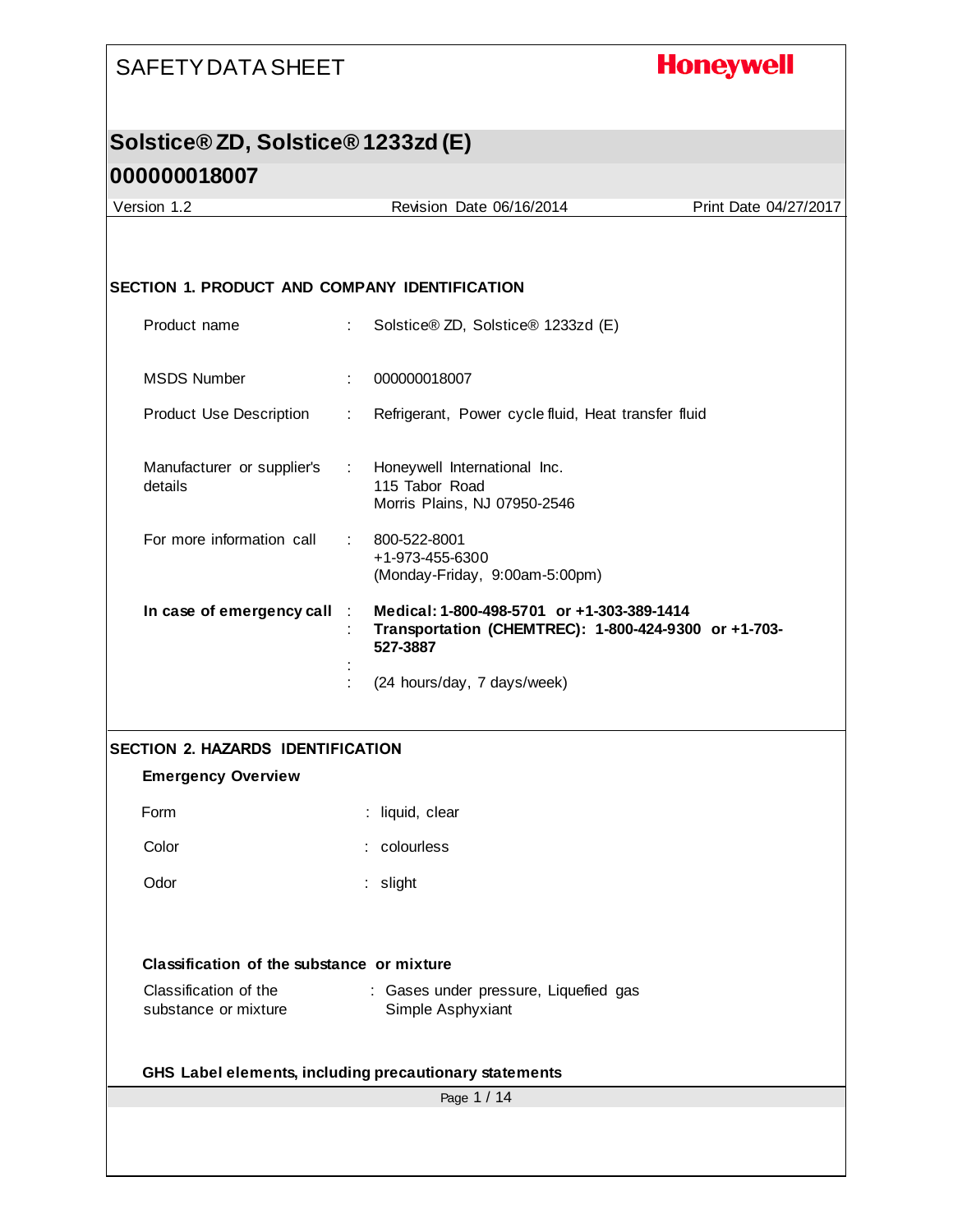# **Honeywell** SAFETY DATA SHEET **Solstice® ZD, Solstice® 1233zd (E) 000000018007** Version 1.2 Revision Date 06/16/2014 Print Date 04/27/2017 Symbol(s) Signal word : Warning Hazard statements : Contains gas under pressure; may explode if heated. May displace oxygen and cause rapid suffocation. Precautionary statements : **Prevention:**  Use personal protective equipment as required. **Storage:**  Protect from sunlight. Store in a well-ventilated place. **Carcinogenicity** No component of this product present at levels greater than or equal to 0.1% is identified as a known or anticipated carcinogen by NTP, IARC, or OSHA. **SECTION 3. COMPOSITION/INFORMATION ON INGREDIENTS** Chemical nature : Substance Chemical Name CAS-No. Concentration trans-1-Chloro-3,3,3-trifluoropropene 102687-65-0 >99.00 % **SECTION 4. FIRST AID MEASURES** Inhalation : Remove to fresh air. If not breathing, give artificial respiration. If breathing is difficult, give oxygen. Use oxygen as required, provided a qualified operator is present. Call a physician. Skin contact : After contact with skin, wash immediately with plenty of water. If symptoms persist, call a physician. Take off all contaminated clothing immediately. Wash contaminated clothing before reuse.Page 2 / 14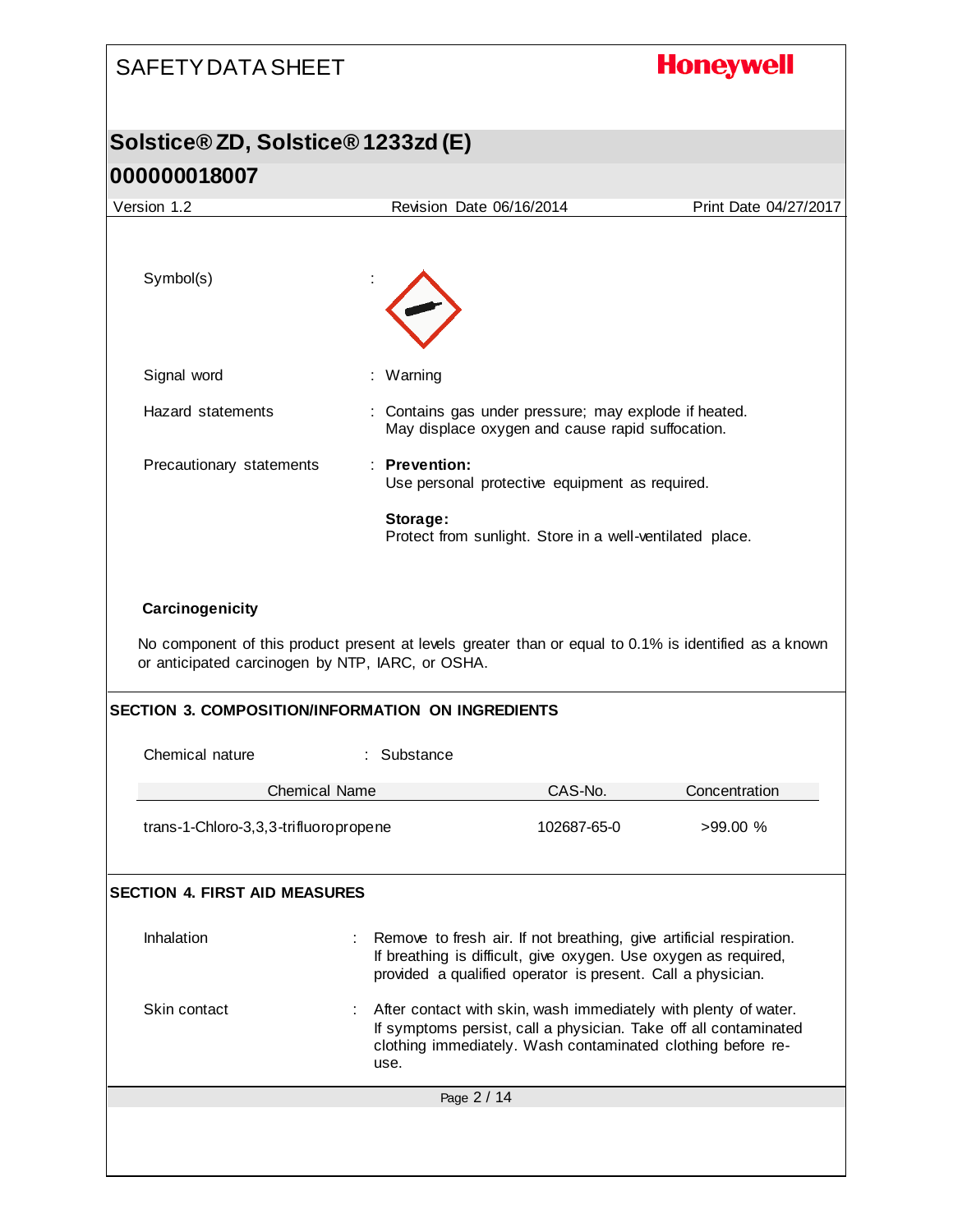**Honeywell** 

| Version 1.2                             | Revision Date 06/16/2014                                                                                                                                                                                                                                                                                                                                                                                                                                                                                                                                                                                                                                                                                                                                                    | Print Date 04/27/2017 |
|-----------------------------------------|-----------------------------------------------------------------------------------------------------------------------------------------------------------------------------------------------------------------------------------------------------------------------------------------------------------------------------------------------------------------------------------------------------------------------------------------------------------------------------------------------------------------------------------------------------------------------------------------------------------------------------------------------------------------------------------------------------------------------------------------------------------------------------|-----------------------|
|                                         |                                                                                                                                                                                                                                                                                                                                                                                                                                                                                                                                                                                                                                                                                                                                                                             |                       |
| Eye contact                             | : Rinse immediately with plenty of water, also under the eyelids,<br>for at least 15 minutes. Call a physician if irritation develops or<br>persists.                                                                                                                                                                                                                                                                                                                                                                                                                                                                                                                                                                                                                       |                       |
| Ingestion                               | If victim is fully conscious, give a cupful of water. Do not induce<br>vomiting without medical advice. Never give anything by mouth<br>to an unconscious person. Call a physician immediately.                                                                                                                                                                                                                                                                                                                                                                                                                                                                                                                                                                             |                       |
| Notes to physician                      |                                                                                                                                                                                                                                                                                                                                                                                                                                                                                                                                                                                                                                                                                                                                                                             |                       |
| Treatment                               | Treat symptomatically.                                                                                                                                                                                                                                                                                                                                                                                                                                                                                                                                                                                                                                                                                                                                                      |                       |
| <b>SECTION 5. FIREFIGHTING MEASURES</b> |                                                                                                                                                                                                                                                                                                                                                                                                                                                                                                                                                                                                                                                                                                                                                                             |                       |
| Suitable extinguishing media            | : The product is not flammable.<br>Use extinguishing measures that are appropriate to local<br>circumstances and the surrounding environment.<br>Water spray<br>Carbon dioxide (CO2)<br>Dry chemical<br>Foam                                                                                                                                                                                                                                                                                                                                                                                                                                                                                                                                                                |                       |
| Specific hazards during<br>firefighting | This product is not flammable at ambient temperatures and<br>atmospheric pressure.<br>However, this material can ignite when mixed with air under<br>pressure and exposed to strong ignition sources.<br>Container may rupture on heating.<br>Cool closed containers exposed to fire with water spray.<br>Do not allow run-off from fire fighting to enter drains or water<br>courses.<br>Vapours are heavier than air and can cause suffocation by<br>reducing oxygen available for breathing.<br>Exposure to decomposition products may be a hazard to<br>health.<br>In case of fire hazardous decomposition products may be<br>produced such as:<br>Hydrogen fluoride<br>Gaseous hydrogen chloride (HCl).<br>Carbon monoxide<br>Carbon dioxide (CO2)<br>Carbonyl halides |                       |
|                                         | Page 3 / 14                                                                                                                                                                                                                                                                                                                                                                                                                                                                                                                                                                                                                                                                                                                                                                 |                       |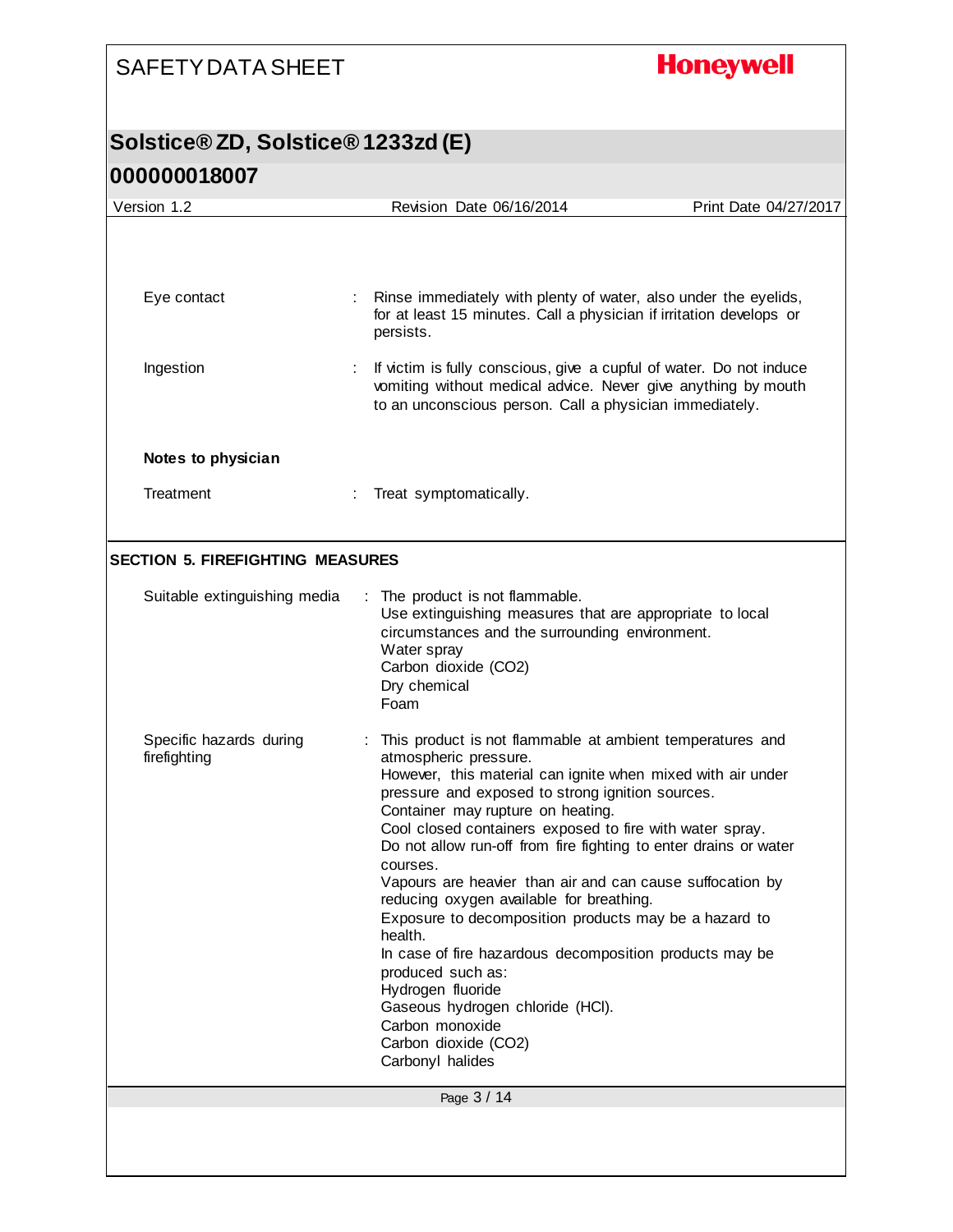| <b>SAFETY DATA SHEET</b>                         | <b>Honeywell</b>                                                                                                                                                                                                                                                                                                                                                                                                                                                                                                                                    |
|--------------------------------------------------|-----------------------------------------------------------------------------------------------------------------------------------------------------------------------------------------------------------------------------------------------------------------------------------------------------------------------------------------------------------------------------------------------------------------------------------------------------------------------------------------------------------------------------------------------------|
| <b>Solstice®ZD, Solstice®1233zd (E)</b>          |                                                                                                                                                                                                                                                                                                                                                                                                                                                                                                                                                     |
| 000000018007                                     |                                                                                                                                                                                                                                                                                                                                                                                                                                                                                                                                                     |
| Version 1.2                                      | Revision Date 06/16/2014<br>Print Date 04/27/2017                                                                                                                                                                                                                                                                                                                                                                                                                                                                                                   |
| Special protective equipment<br>for firefighters | : In the event of fire and/or explosion do not breathe fumes.<br>Wear self-contained breathing apparatus and protective suit.<br>No unprotected exposed skin areas.                                                                                                                                                                                                                                                                                                                                                                                 |
| <b>SECTION 6. ACCIDENTAL RELEASE MEASURES</b>    |                                                                                                                                                                                                                                                                                                                                                                                                                                                                                                                                                     |
| Personal precautions                             | Immediately evacuate personnel to safe areas.<br>Keep people away from and upwind of spill/leak.<br>Wear personal protective equipment. Unprotected persons<br>must be kept away.<br>Remove all sources of ignition.<br>Ventilate the area.<br>Vapours are heavier than air and can cause suffocation by<br>reducing oxygen available for breathing.<br>Avoid accumulation of vapours in low areas.<br>Unprotected personnel should not return until air has been<br>tested and determined safe.<br>Ensure that the oxygen content is $>= 19.5\%$ . |
| Environmental precautions                        | Do not flush into surface water or sanitary sewer system.<br>Prevent further leakage or spillage if safe to do so.<br>Prevent spreading over a wide area (e.g. by containment or oil<br>barriers).                                                                                                                                                                                                                                                                                                                                                  |
| Methods for cleaning up                          | Contain spillage, and then collect with non-combustible<br>absorbent material, (e.g. sand, earth, diatomaceous earth,<br>vermiculite) and place in container for disposal according to<br>local / national regulations (see section 13).                                                                                                                                                                                                                                                                                                            |
| <b>SECTION 7. HANDLING AND STORAGE</b>           |                                                                                                                                                                                                                                                                                                                                                                                                                                                                                                                                                     |
| <b>Handling</b>                                  |                                                                                                                                                                                                                                                                                                                                                                                                                                                                                                                                                     |
| Handling                                         | Handle with care.<br>Do not use in areas without adequate ventilation.<br>Do not breathe vapours or spray mist.<br>Avoid contact with skin, eyes and clothing.<br>Follow all standard safety precautions for handling and use of<br>compressed gas cylinders.                                                                                                                                                                                                                                                                                       |
|                                                  | Page 4 / 14                                                                                                                                                                                                                                                                                                                                                                                                                                                                                                                                         |
|                                                  |                                                                                                                                                                                                                                                                                                                                                                                                                                                                                                                                                     |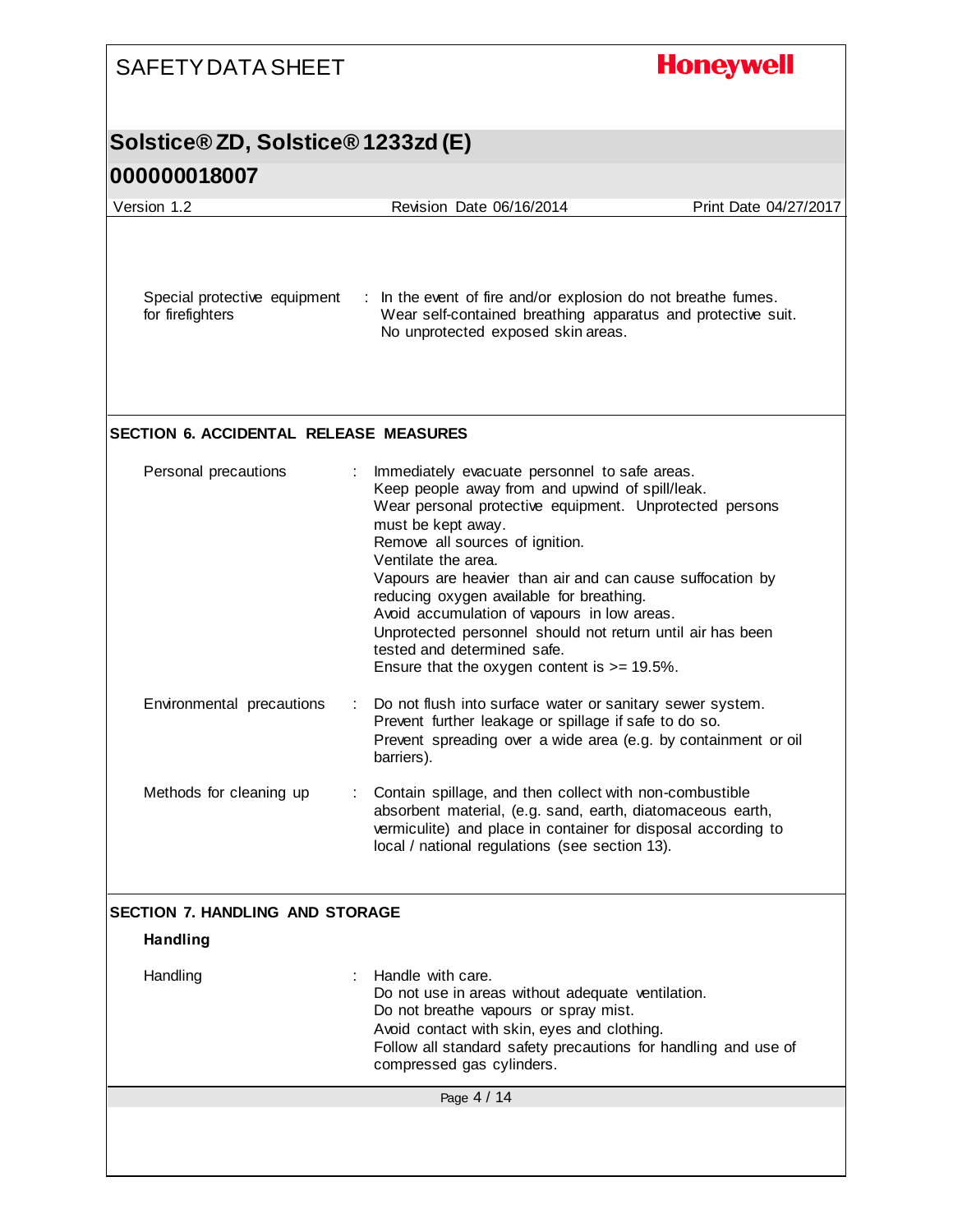## **Honeywell**

| Version 1.2                                        | Revision Date 06/16/2014                                                                                                                                                                                                                                                                                                                                                             | Print Date 04/27/2017 |
|----------------------------------------------------|--------------------------------------------------------------------------------------------------------------------------------------------------------------------------------------------------------------------------------------------------------------------------------------------------------------------------------------------------------------------------------------|-----------------------|
|                                                    | Use authorized cylinders only.<br>Protect cylinders from physical damage.<br>Do not puncture or drop cylinders, expose them to open flame                                                                                                                                                                                                                                            |                       |
|                                                    | or excessive heat.<br>Do not pierce or burn, even after use. Do not spray on a naked<br>flame or any incandescent material.<br>Do not remove screw cap until immediately ready for use.<br>Always replace cap after use.                                                                                                                                                             |                       |
| Advice on protection<br>against fire and explosion | Can form a combustible mixture with air at pressures above<br>atmospheric pressure.<br>Keep product and empty container away from heat and<br>sources of ignition.                                                                                                                                                                                                                   |                       |
| <b>Storage</b>                                     |                                                                                                                                                                                                                                                                                                                                                                                      |                       |
| Requirements for storage<br>areas and containers   | Pressurized container. Protect from sunlight and do not expose<br>to temperatures exceeding 55 °C.<br>Keep containers tightly closed in a dry, cool and well-ventilated<br>place.<br>Storage rooms must be properly ventilated.<br>Ensure adequate ventilation, especially in confined areas.<br>Protect cylinders from physical damage.<br>Store away from incompatible substances. |                       |
|                                                    | SECTION 8. EXPOSURE CONTROLS/PERSONAL PROTECTION                                                                                                                                                                                                                                                                                                                                     |                       |
| Protective measures                                | : Ensure that eyewash stations and safety showers are close to<br>the workstation location.<br>Do not breathe vapours or spray mist.<br>Avoid contact with skin, eyes and clothing.                                                                                                                                                                                                  |                       |
| Engineering measures                               | Use with local exhaust ventilation.<br>Perform filling operations only at stations with exhaust<br>ventilation facilities.                                                                                                                                                                                                                                                           |                       |
| Eye protection                                     | Do not wear contact lenses.<br>Wear as appropriate:<br>Goggles or face shield, giving complete protection to eyes                                                                                                                                                                                                                                                                    |                       |
|                                                    |                                                                                                                                                                                                                                                                                                                                                                                      |                       |
| Hand protection                                    | Impervious gloves<br>Gloves must be inspected prior to use.                                                                                                                                                                                                                                                                                                                          |                       |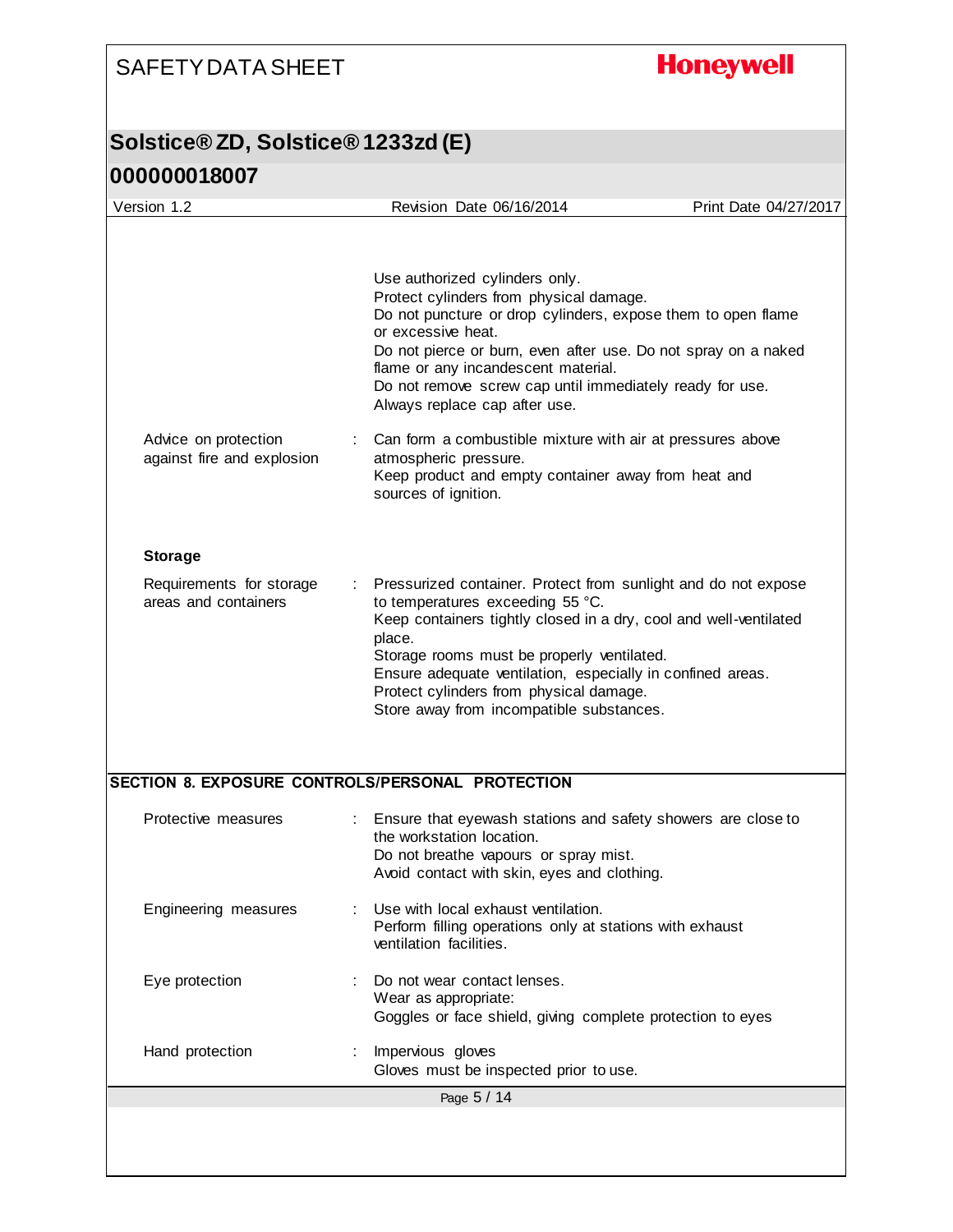## **Honeywell**

| Version 1.2                | Revision Date 06/16/2014                                                                                                                                                                                                                                                                                                                                                                                                                                                            | Print Date 04/27/2017 |
|----------------------------|-------------------------------------------------------------------------------------------------------------------------------------------------------------------------------------------------------------------------------------------------------------------------------------------------------------------------------------------------------------------------------------------------------------------------------------------------------------------------------------|-----------------------|
|                            |                                                                                                                                                                                                                                                                                                                                                                                                                                                                                     |                       |
|                            | Replace when worn.                                                                                                                                                                                                                                                                                                                                                                                                                                                                  |                       |
| Skin and body protection   | : Wear as appropriate:<br>Solvent-resistant gloves<br>Solvent-resistant apron and boots<br>If splashes are likely to occur, wear:<br>Protective suit                                                                                                                                                                                                                                                                                                                                |                       |
| Respiratory protection     | In case of insufficient ventilation wear suitable respiratory<br>equipment.<br>Wear a positive-pressure supplied-air respirator.<br>For rescue and maintenance work in storage tanks use self-<br>contained breathing apparatus.<br>Use NIOSH approved respiratory protection.                                                                                                                                                                                                      |                       |
| Hygiene measures           | Handle in accordance with good industrial hygiene and safety<br>practice.<br>Avoid contact with skin, eyes and clothing.<br>Do not breathe vapours or spray mist.<br>Ensure adequate ventilation, especially in confined areas.<br>Remove and wash contaminated clothing before re-use.<br>Contaminated work clothing should not be allowed out of the<br>workplace.<br>Keep working clothes separately.<br>Wash hands before breaks and immediately after handling the<br>product. |                       |
| <b>Exposure Guidelines</b> |                                                                                                                                                                                                                                                                                                                                                                                                                                                                                     |                       |
| CAS-No<br>Components       | ۱/۵۱۱۵<br>l Inda<br>Control                                                                                                                                                                                                                                                                                                                                                                                                                                                         | Racic                 |

| CAS-No.     | Value                                | Control<br>parameters | Upda<br>te | <b>Basis</b>                                                                 |  |  |  |
|-------------|--------------------------------------|-----------------------|------------|------------------------------------------------------------------------------|--|--|--|
| 102687-65-0 | TWA :<br>time<br>weighted<br>average | $(800$ ppm $)$        | 2013       | WEEL:OARS -<br>Workplace<br>Environmental<br>Exposure Level<br>(WEEL) Guides |  |  |  |
| 102687-65-0 | TWA :<br>time<br>weighted<br>average | (800 ppm)             | 2013       | Honeywell: Limit<br>established by<br>Honeywell<br>International Inc.        |  |  |  |
|             |                                      |                       |            |                                                                              |  |  |  |
| Page 6 / 14 |                                      |                       |            |                                                                              |  |  |  |
|             |                                      |                       |            |                                                                              |  |  |  |
|             |                                      |                       |            |                                                                              |  |  |  |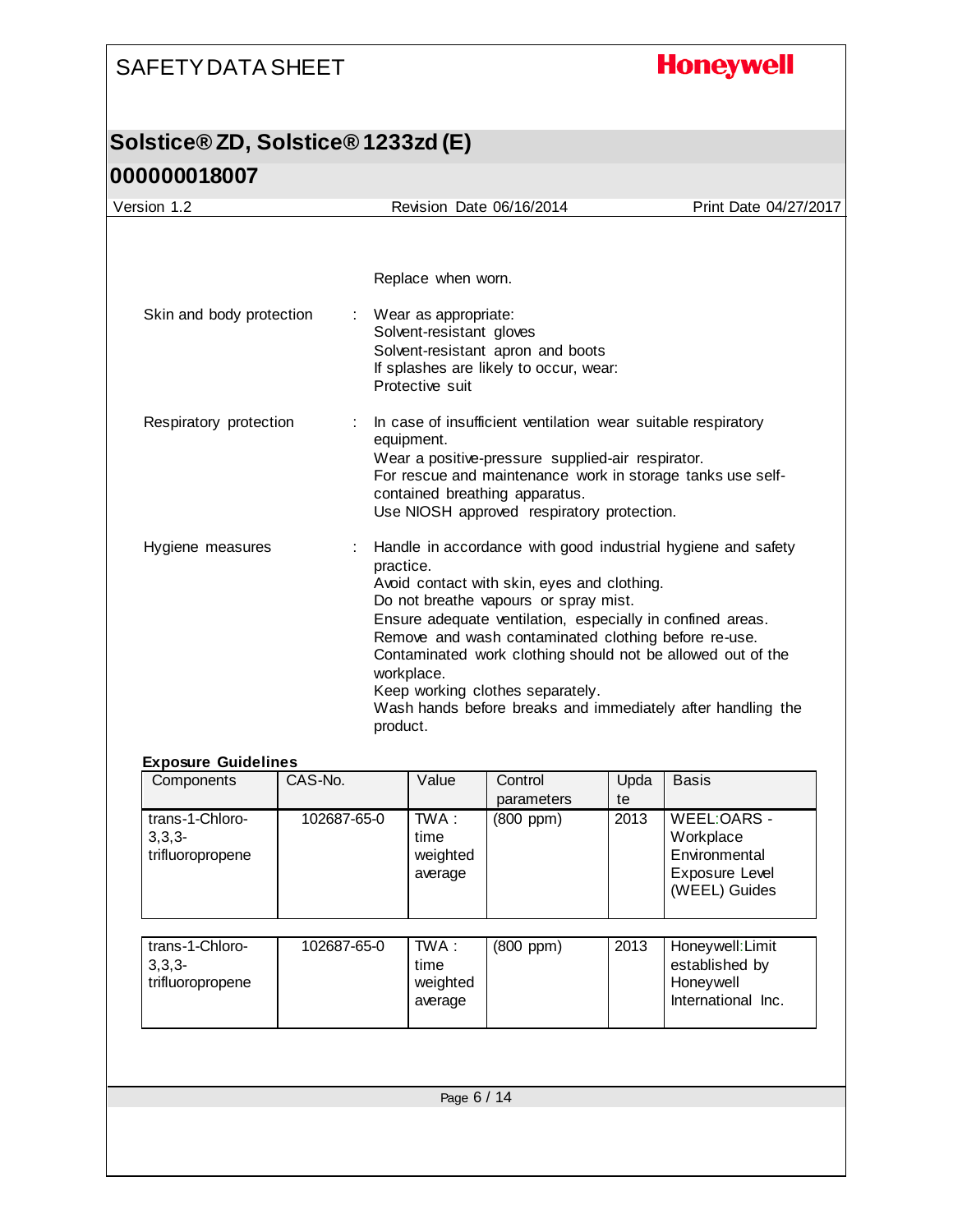## **Honeywell**

## **Solstice® ZD, Solstice® 1233zd (E)**

#### **000000018007**

Version 1.2 Revision Date 06/16/2014 Print Date 04/27/2017

| Color                                                                              | : colourless<br>: slight<br>$: < -90$ °C<br>Method: OECD Test Guideline 102<br>19 °C<br>÷. |
|------------------------------------------------------------------------------------|--------------------------------------------------------------------------------------------|
| Odor<br>Melting point/freezing point<br>Boiling point/boiling range<br>Flash point |                                                                                            |
|                                                                                    |                                                                                            |
|                                                                                    |                                                                                            |
|                                                                                    |                                                                                            |
|                                                                                    | : Method: ISO 2719<br>Note: not applicable                                                 |
| Flammability                                                                       | : The product is not flammable.<br>Method: Flammability (gases)                            |
| Lower explosion limit                                                              | : Note: None                                                                               |
| Upper explosion limit                                                              | : Note: None                                                                               |
| Vapor pressure                                                                     | : $1,516$ hPa<br>at 30 °C(86 °F)                                                           |
| Vapor density                                                                      | : Note: (Air = $1.0$ ), not determined                                                     |
| Density                                                                            | 1.27 g/cm3<br>÷                                                                            |
| Water solubility                                                                   | 1.90 g/l at 20 °C                                                                          |
|                                                                                    | Method: OECD Test Guideline 105                                                            |
|                                                                                    | Page 7 / 14                                                                                |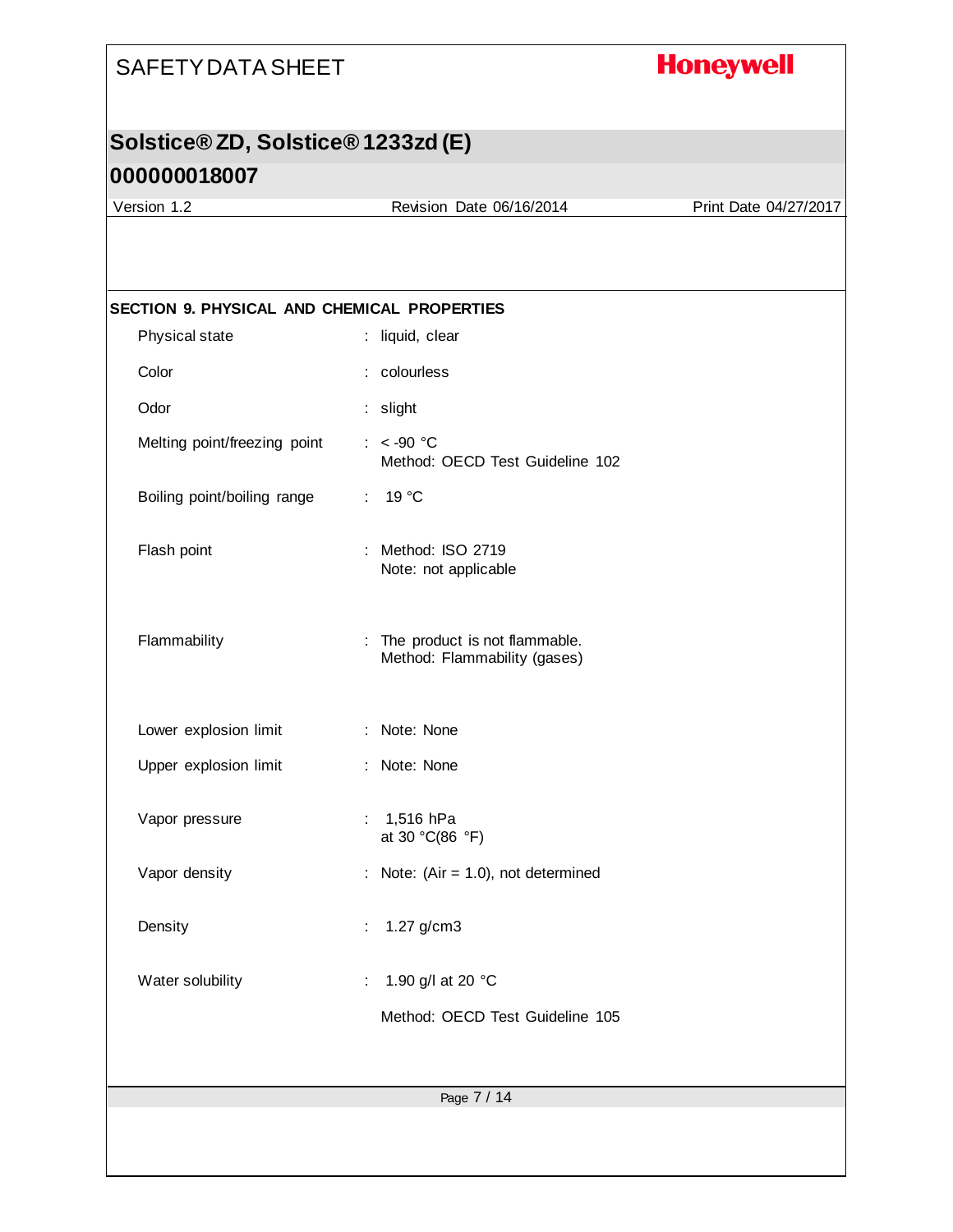## **Honeywell**

#### **Solstice® ZD, Solstice® 1233zd (E)**

| Version 1.2                                  | Revision Date 06/16/2014                                                                                                                                                                                                                                 | Print Date 04/27/2017 |
|----------------------------------------------|----------------------------------------------------------------------------------------------------------------------------------------------------------------------------------------------------------------------------------------------------------|-----------------------|
|                                              |                                                                                                                                                                                                                                                          |                       |
| Partition coefficient: n-<br>octanol/water   | log Pow: 2.2 at 25 °C<br>÷.                                                                                                                                                                                                                              |                       |
| Ignition temperature                         | : $380 °C$ at 986.8 - 1,035.9 hPa<br>Method: DIN 51794                                                                                                                                                                                                   |                       |
| Oxidizing properties                         | : The substance or mixture is not classified as oxidizing.                                                                                                                                                                                               |                       |
| Molecular weight                             | : 130.5 g/mol                                                                                                                                                                                                                                            |                       |
|                                              |                                                                                                                                                                                                                                                          |                       |
| <b>SECTION 10. STABILITY AND REACTIVITY</b>  |                                                                                                                                                                                                                                                          |                       |
| Chemical stability                           | : Stable under recommended storage conditions.                                                                                                                                                                                                           |                       |
| Possibility of hazardous<br>reactions        | : Polymerization can occur.                                                                                                                                                                                                                              |                       |
| Conditions to avoid                          | : Pressurized container. Protect from sunlight and do not<br>expose to temperatures exceeding 55 °C.<br>Can form a combustible mixture with air at pressures above<br>atmospheric pressure.<br>Do not mix with oxygen or air above atmospheric pressure. |                       |
| Incompatible materials to<br>avoid           | : Strong oxidizing agents<br>Finely divided magnesium<br>Finely divided aluminium                                                                                                                                                                        |                       |
| Hazardous decomposition<br>products          | : In case of fire hazardous decomposition products may be<br>produced such as:<br>Carbon monoxide<br>Carbon dioxide (CO2)<br>Carbonyl halides<br>Gaseous hydrogen chloride (HCl).<br>Gaseous hydrogen fluoride (HF).                                     |                       |
| <b>SECTION 11. TOXICOLOGICAL INFORMATION</b> |                                                                                                                                                                                                                                                          |                       |
| Acute inhalation toxicity                    | : LC50: 120000 ppm                                                                                                                                                                                                                                       |                       |
|                                              | Page 8 / 14                                                                                                                                                                                                                                              |                       |
|                                              |                                                                                                                                                                                                                                                          |                       |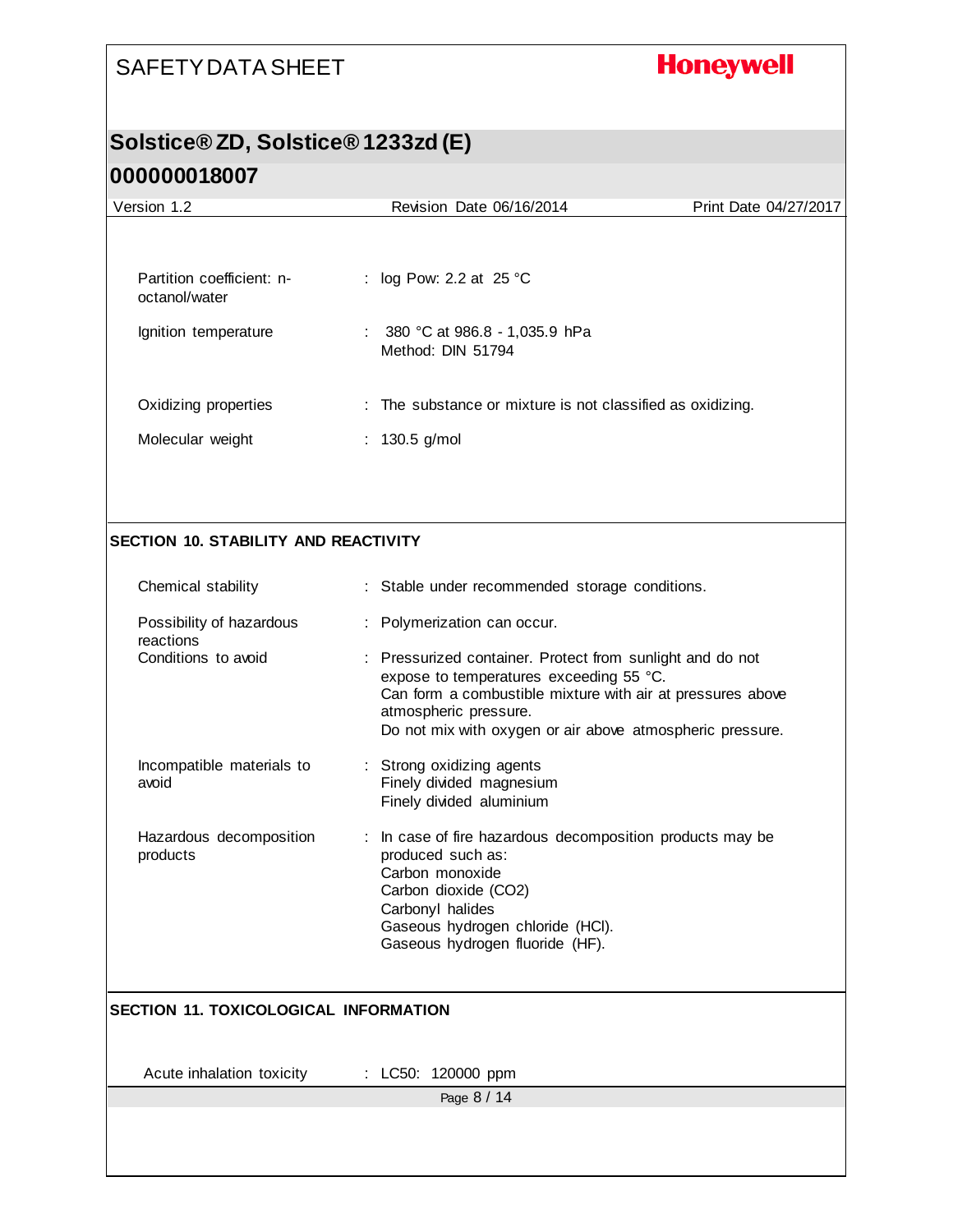## **Honeywell**

| Version 1.2            | Revision Date 06/16/2014                                                                                                                                                         | Print Date 04/27/2017 |
|------------------------|----------------------------------------------------------------------------------------------------------------------------------------------------------------------------------|-----------------------|
|                        |                                                                                                                                                                                  |                       |
|                        | Exposure time: 4 h<br>Species: rat                                                                                                                                               |                       |
| Skin irritation        | : Species: rabbit<br>Result: No skin irritation<br>Classification: Not classified as a skin irritant in animal testing.<br>Method: OECD Test Guideline 404<br>Exposure time: 4 h |                       |
| Sensitisation          | : Result: Does not cause skin sensitisation.<br>Classification: Patch test on human volunteers did not<br>demonstrate sensitisation properties.                                  |                       |
|                        | : Cardiac sensitization<br>Species: dogs<br>Note: Cardiac sensitisation threshold (dog): 25000 ppm.                                                                              |                       |
| Repeated dose toxicity | : Species: rat<br>Application Route: Inhalation<br>Exposure time: 4 Weeks<br>NOEL: 4500 ppm<br>Note: Subacute toxicity                                                           |                       |
| Genotoxicity in vitro  | Test Method: Mutagenicity (Salmonella typhimurium - reverse<br>mutation assay)<br>Result: negative                                                                               |                       |
| Genotoxicity in vivo   | Species: rat<br>$\mathbb{Z}^{\mathbb{Z}}$ .<br>Cell type: Bone marrow<br>Method: Mutagenicity (micronucleus test)<br>Result: negative                                            |                       |
| Genotoxicity in vivo   | Test Method: Unscheduled DNA synthesis<br>Species: rat<br>Result: negative                                                                                                       |                       |
| Genotoxicity in vivo   | Species: mouse<br>Cell type: Bone marrow<br>Method: Mutagenicity (micronucleus test)<br>Result: negative                                                                         |                       |
|                        | Page 9 / 14                                                                                                                                                                      |                       |
|                        |                                                                                                                                                                                  |                       |
|                        |                                                                                                                                                                                  |                       |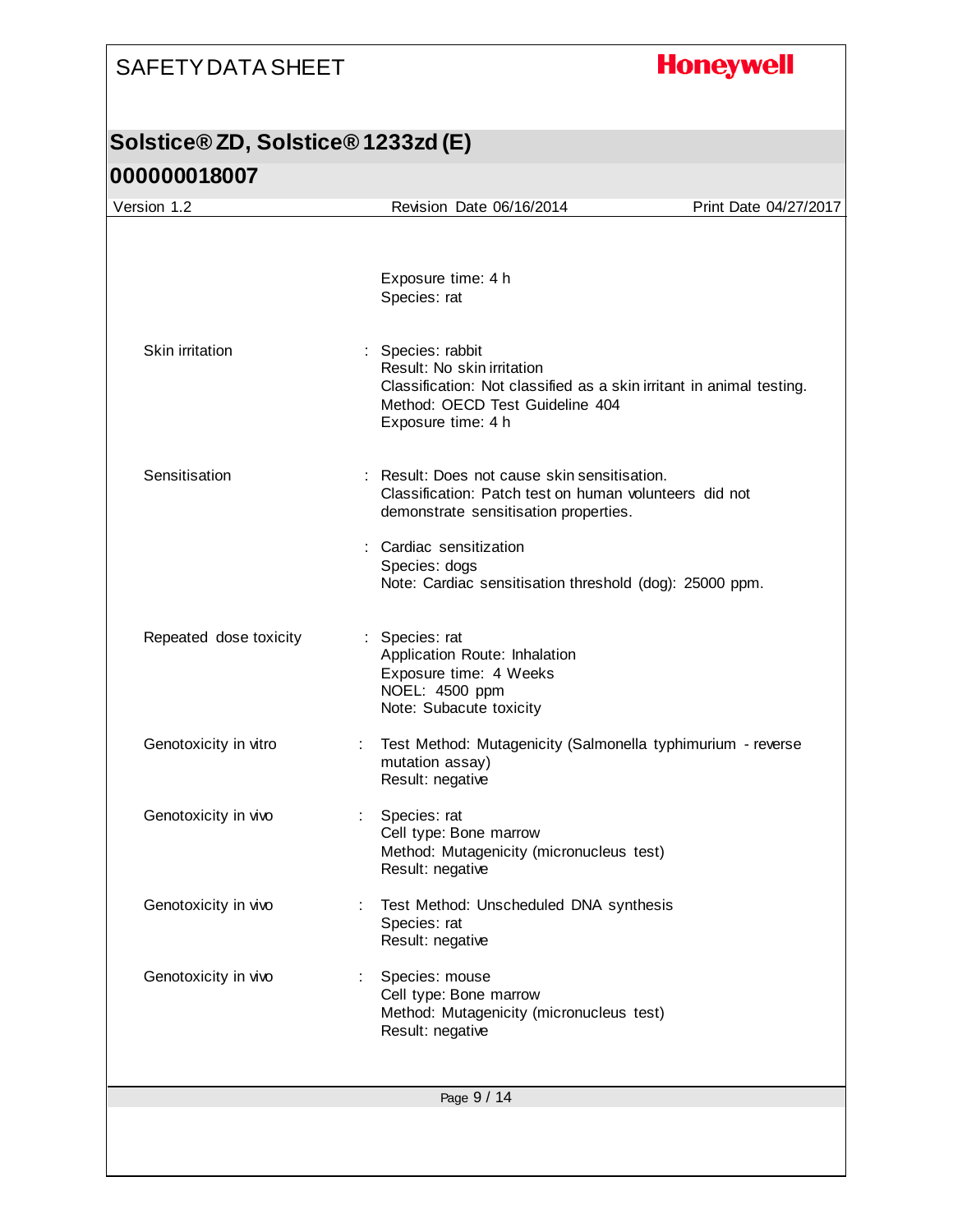## **Honeywell**

| Version 1.2                                            | Revision Date 06/16/2014                                                                                                                                  | Print Date 04/27/2017 |
|--------------------------------------------------------|-----------------------------------------------------------------------------------------------------------------------------------------------------------|-----------------------|
|                                                        |                                                                                                                                                           |                       |
| Reproductive toxicity                                  | : Species: rabbit<br>Note: No-observed-effect level - 15,000 ppm                                                                                          |                       |
|                                                        | : Species: rat<br>Note: No-observed-effect level - 10,000 ppm                                                                                             |                       |
| Teratogenicity                                         | : Species: rabbit<br>Note: No-observed-effect level - 15,000 ppm                                                                                          |                       |
|                                                        | : Species: rat<br>Note: No-observed-effect level - 10,000 ppm                                                                                             |                       |
| Further information                                    | Note: Excessive exposure may cause central nervous system<br>÷<br>effects including drowsiness and dizziness. Excessive                                   |                       |
|                                                        | exposure may also cause cardiac arrhythmia.                                                                                                               |                       |
| <b>SECTION 12. ECOLOGICAL INFORMATION</b>              |                                                                                                                                                           |                       |
| <b>Ecotoxicity effects</b>                             |                                                                                                                                                           |                       |
| Toxicity to fish                                       | : LC50: 38 mg/l<br>Exposure time: 96 h<br>Species: Oncorhynchus mykiss (rainbow trout)<br>Method: OECD Test Guideline 203                                 |                       |
| Toxicity to daphnia and other<br>aquatic invertebrates | : Immobilization<br>EC50: 82 mg/l<br>Exposure time: 48 h<br>Species: Daphnia magna (Water flea)<br>Method: OECD Test Guideline 202                        |                       |
| Toxicity to algae                                      | Growth inhibition<br>EC50: 106.7 mg/l<br>Exposure time: 72 h<br>Species: Pseudokirchneriella subcapitata (green algae)<br>Method: OECD Test Guideline 201 |                       |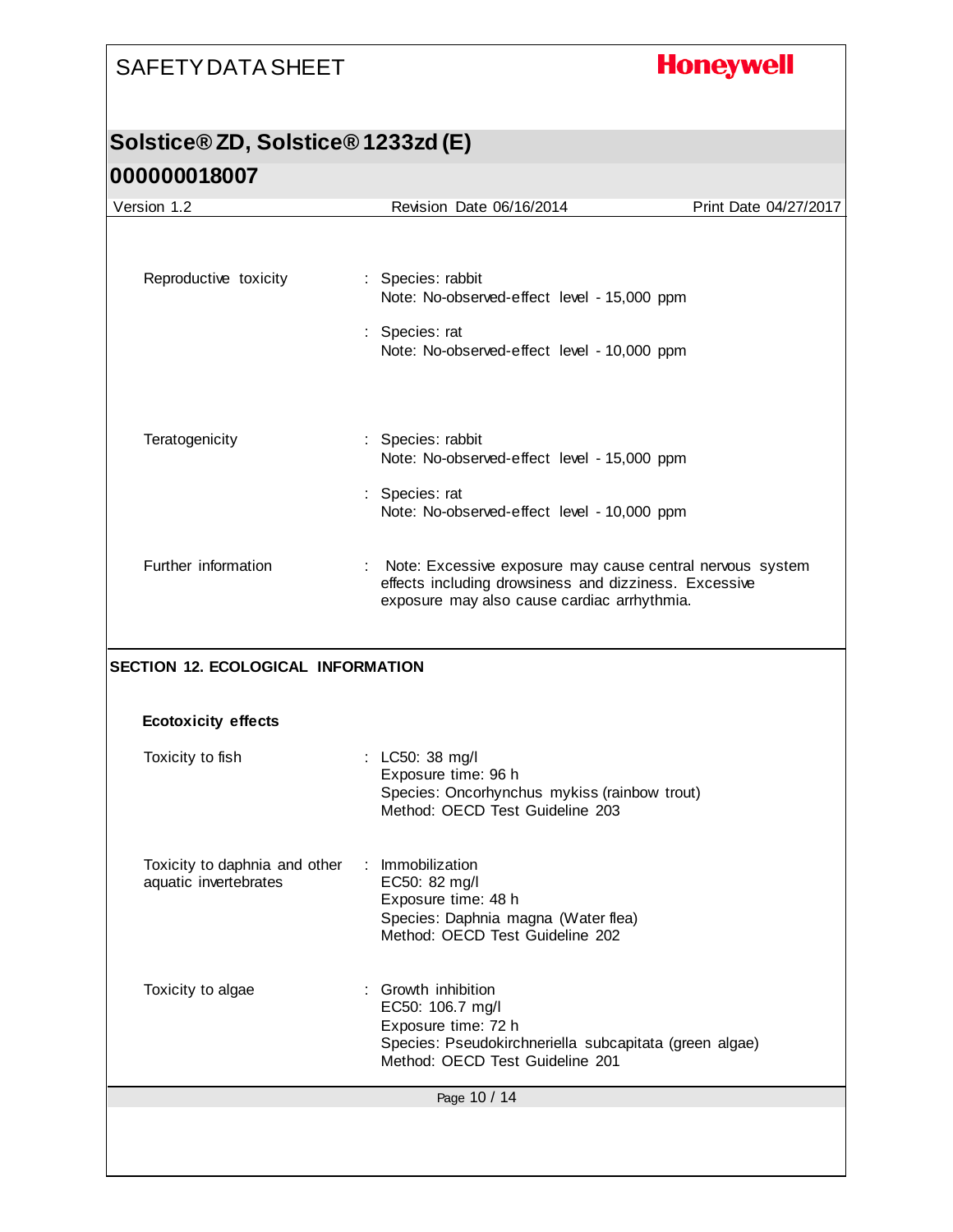## **Honeywell**

| <u>UUUUUUU 10UU1</u> |                                            |                                                                                           |                       |
|----------------------|--------------------------------------------|-------------------------------------------------------------------------------------------|-----------------------|
| Version 1.2          |                                            | Revision Date 06/16/2014                                                                  | Print Date 04/27/2017 |
|                      |                                            |                                                                                           |                       |
|                      |                                            | Growth rate                                                                               |                       |
|                      |                                            | NOEC: 115 mg/l<br>Exposure time: 72 h                                                     |                       |
|                      |                                            | Species: Pseudokirchneriella subcapitata (green algae)<br>Method: OECD Test Guideline 201 |                       |
|                      |                                            | Elimination information (persistence and degradability)                                   |                       |
| Biodegradability     |                                            | : Result: Not readily biodegradable.                                                      |                       |
|                      |                                            | Value: 0 %<br>Method: OECD 301 D                                                          |                       |
|                      |                                            |                                                                                           |                       |
|                      | Further information on ecology             |                                                                                           |                       |
|                      |                                            |                                                                                           |                       |
|                      | <b>SECTION 13. DISPOSAL CONSIDERATIONS</b> |                                                                                           |                       |
|                      | Disposal methods                           | : Observe all Federal, State, and Local Environmental<br>regulations.                     |                       |
| Note                 |                                            | Where possible recycling is preferred to disposal or<br>incineration.                     |                       |
|                      | <b>SECTION 14. TRANSPORT INFORMATION</b>   |                                                                                           |                       |
| <b>DOT</b>           | UN/ID No.                                  | $:$ UN 3163                                                                               |                       |
|                      | Proper shipping name                       | : LIQUEFIED GAS, N.O.S.<br>(Trans-1-Chloro-3,3,3-trifluoropropene)                        |                       |
|                      | Class                                      | 2.2                                                                                       |                       |
|                      | Packing group<br><b>Hazard Labels</b>      |                                                                                           |                       |
|                      |                                            | 2.2                                                                                       |                       |
| <b>IATA</b>          | UN/ID No.                                  | <b>UN 3163</b>                                                                            |                       |
|                      | Description of the goods                   | : LIQUEFIED GAS, N.O.S.<br>(Trans-1-Chloro-3,3,3-trifluoropropene)                        |                       |
|                      | Class                                      | : 2.2                                                                                     |                       |
|                      | <b>Hazard Labels</b>                       | 2.2                                                                                       |                       |
|                      | Packing instruction (cargo<br>aircraft)    | 200                                                                                       |                       |
|                      |                                            | Page 11 / 14                                                                              |                       |
|                      |                                            |                                                                                           |                       |
|                      |                                            |                                                                                           |                       |
|                      |                                            |                                                                                           |                       |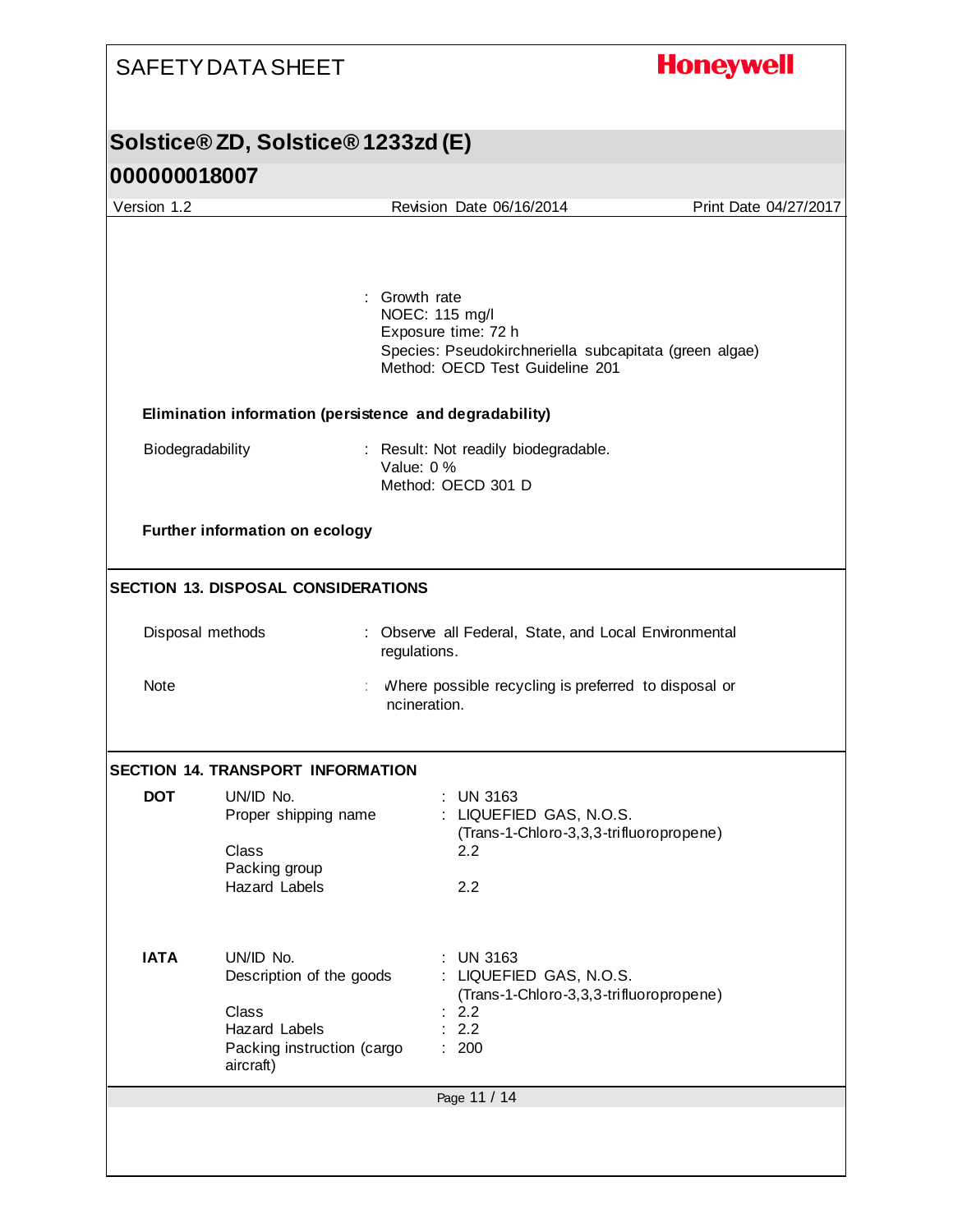## **Honeywell**

#### **Solstice® ZD, Solstice® 1233zd (E)**

| Version 1.2                              |                                                                                  |                         | Revision Date 06/16/2014                                                                  |             | Print Date 04/27/2017 |
|------------------------------------------|----------------------------------------------------------------------------------|-------------------------|-------------------------------------------------------------------------------------------|-------------|-----------------------|
|                                          | Packing instruction<br>(passenger aircraft)                                      |                         | : 200                                                                                     |             |                       |
| <b>IMDG</b>                              | UN/ID No.<br>Description of the goods                                            |                         | <b>UN 3163</b><br>: LIQUEFIED GAS, N.O.S.<br>(TRANS-1-CHLORO-3,3,3-<br>TRIFLUOROP ROPENE) |             |                       |
|                                          | Class<br><b>Hazard Labels</b><br>EmS Number<br>Marine pollutant                  |                         | 2.2<br>2.2<br>: F-C, S-V<br>: no                                                          |             |                       |
|                                          | <b>SECTION 15. REGULATORY INFORMATION</b>                                        |                         |                                                                                           |             |                       |
| <b>Inventories</b>                       |                                                                                  |                         |                                                                                           |             |                       |
| Control Act                              | <b>US. Toxic Substances</b>                                                      | : On TSCA Inventory     |                                                                                           |             |                       |
| Australia. Industrial<br>Assessment) Act | Chemical (Notification and                                                       |                         | On the inventory, or in compliance with the inventory                                     |             |                       |
| Canada. Canadian                         | <b>Environmental Protection</b><br>Act (CEPA). Domestic<br>Substances List (DSL) |                         | : All components of this product are on the Canadian DSL.                                 |             |                       |
| List                                     | Japan. Kashin-Hou Law                                                            |                         | : On the inventory, or in compliance with the inventory                                   |             |                       |
|                                          | Korea. Toxic Chemical<br>Control Law (TCCL) List                                 |                         | : On the inventory, or in compliance with the inventory                                   |             |                       |
| Act                                      | Philippines. The Toxic<br>Substances and Hazardous<br>and Nuclear Waste Control  |                         | : Not in compliance with the inventory                                                    |             |                       |
|                                          |                                                                                  | : trans-1-Chloro-3,3,3- |                                                                                           | 102687-65-0 |                       |
|                                          | China. Inventory of Existing<br><b>Chemical Substances</b>                       | trifluoropropene        | : On the inventory, or in compliance with the inventory                                   |             |                       |
|                                          |                                                                                  |                         | Page 12 / 14                                                                              |             |                       |
|                                          |                                                                                  |                         |                                                                                           |             |                       |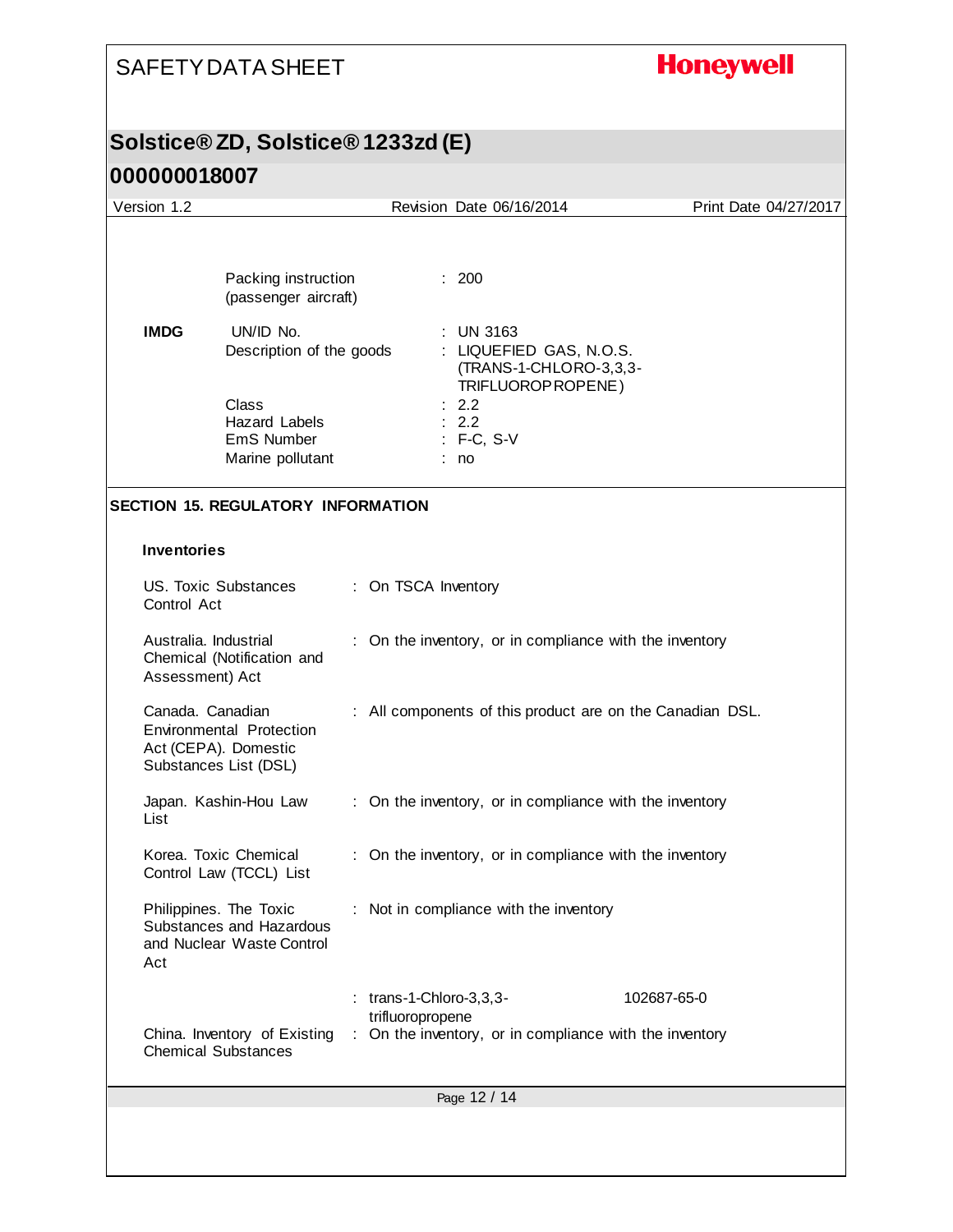## **Honeywell**

#### **Solstice® ZD, Solstice® 1233zd (E)**

| Version 1.2                                                                            |  | Revision Date 06/16/2014                                                                                                                                                                               | Print Date 04/27/2017 |  |
|----------------------------------------------------------------------------------------|--|--------------------------------------------------------------------------------------------------------------------------------------------------------------------------------------------------------|-----------------------|--|
| New Zealand. Inventory of<br>Chemicals (NZloC), as<br>published by ERMA New<br>Zealand |  | : Not in compliance with the inventory<br>$:$ trans-1-Chloro-3,3,3-                                                                                                                                    | 102687-65-0           |  |
|                                                                                        |  | trifluoropropene                                                                                                                                                                                       |                       |  |
| <b>National regulatory information</b>                                                 |  |                                                                                                                                                                                                        |                       |  |
| <b>SARA 302 Components</b>                                                             |  | : SARA 302: No chemicals in this material are subject to the<br>reporting requirements of SARA Title III, Section 302.                                                                                 |                       |  |
| <b>SARA 313 Components</b>                                                             |  | : SARA 313: This material does not contain any chemical<br>components with known CAS numbers that exceed the<br>threshold (De Minimis) reporting levels established by SARA<br>Title III, Section 313. |                       |  |
| SARA 311/312 Hazards                                                                   |  | : Acute Health Hazard<br>Sudden Release of Pressure Hazard                                                                                                                                             |                       |  |
| California Prop. 65                                                                    |  | : This product does not contain any chemicals known to State of<br>California to cause cancer, birth defects, or any other<br>reproductive harm.                                                       |                       |  |
| <b>New Jersey RTK</b>                                                                  |  | $:$ trans-1-Chloro-3,3,3-<br>trifluoropropene                                                                                                                                                          | 102687-65-<br>0       |  |
| Pennsylvania RTK                                                                       |  | $:$ trans-1-Chloro-3,3,3-<br>trifluoropropene                                                                                                                                                          | 102687-65-<br>0       |  |
| <b>WHMIS Classification</b>                                                            |  | : A: Compressed Gas<br>This product has been classified according to the hazard criteria<br>of the CPR and the MSDS contains all of the information<br>required by the CPR.                            |                       |  |
| Page 13 / 14                                                                           |  |                                                                                                                                                                                                        |                       |  |
|                                                                                        |  |                                                                                                                                                                                                        |                       |  |